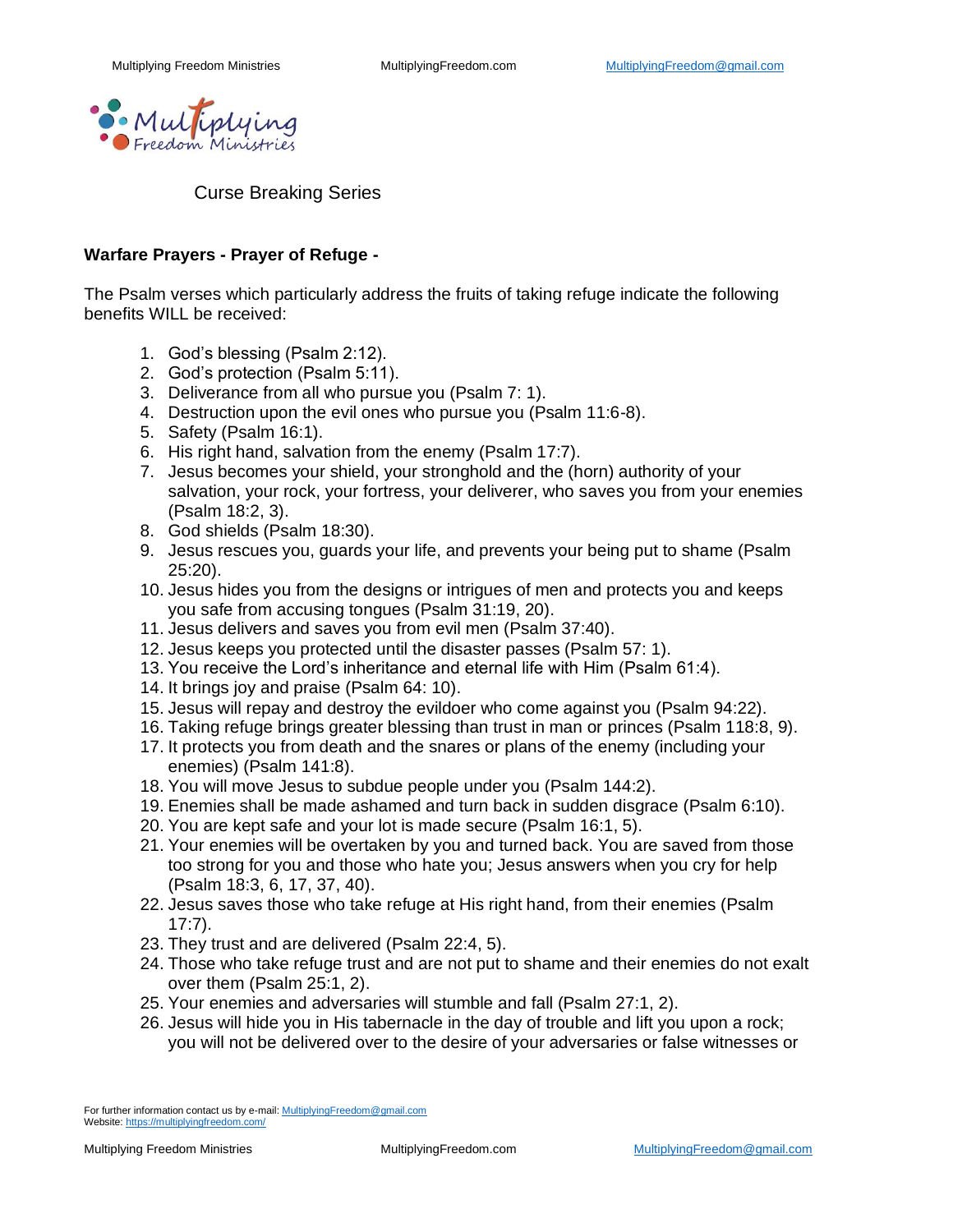

Curse Breaking Series

the violent; your head will be lifted up above your enemies (Psalm 27:5, 6, 12).

- 27. You are helped and healed; your enemies are not be permitted to rejoice over you; you receive His favor for a lifetime (Psalm 30:1, 2, 5).
- 28. You are helped when your heart trusts in Him; He is a saving defense to His anointed (Psalm 27:7,8).
- 29. You are quickly rescued and freed from the trap that the enemy or your enemies have secretly laid for you and you are not put to shame. You are saved from their conspiracies (Psalm 31:1, 2, 4, 17, 20)
- 30. You are delivered from all your fears and out of all your troubles. Jesus hears and responds when you call. He encamps around you. You shall not be in want of any good thing (Psalm 32: 4, 6, 7, 10, 17, 19).
- 31. If you take refuge in the Lord, you will not be condemned (Psalm 34:22).
- 32. He will contend with those who contend with you and fight against those who fight against you. He will cause them-to turn back and bring shame, humiliation, and dishonor upon them (Psalm 35:1, 4).
- 33. Jesus will uphold you in your integrity; you will know that He is pleased with you because you enemy does not shout in triumph over you (Psalm 41:11).
- 34. Jesus says that He will rescue when you call and will honor you (Psalm 50:15).
- 35. When you take refuge in the Lord Jesus Christ, you are delivered from all trouble and He will recompense the evil or slander of your enemies and cause your eyes to look in triumph (satisfaction) upon them and you will give thanks to His Name (Psalm 54:5, 6, 7).
- 36. When you take refuge in the Lord, you are saved and your soul is redeemed in peace from the battle which is against you. You cast your burden upon the Lord and He sustains you and never allows you to be shaken (Psalm 55:16, 17, 18, 22)
- 37. The enemy will turn back in the day when you call upon the Lord (Psalm 56:9)
- 38. God will accomplish all things for you when you call upon Him; He will send from heaven and save you. He will rebuke and reproach those who trample or hotly pursue you (Psalm 57:2, 3).

One can see from this list of thirty-eight blessings that the Lord will bestow upon those who take refuge in Him, that there are few of us, if any, who do not have need to take refuge!

When you need to stop the enemy dead in his tracks and cause him to be turned back, defeated, and his works destroyed, speak a **prayer of refuge** after binding and loosing Satan, the ruler spirits (and in certain circumstances, territorial spirits), and all spirits not of the Holy Spirit.

For further information contact us by e-mail[: MultiplyingFreedom@gmail.com](mailto:MultiplyingFreedom@gmail.com) Website[: https://multiplyingfreedom.com/](https://multiplyingfreedom.com/)